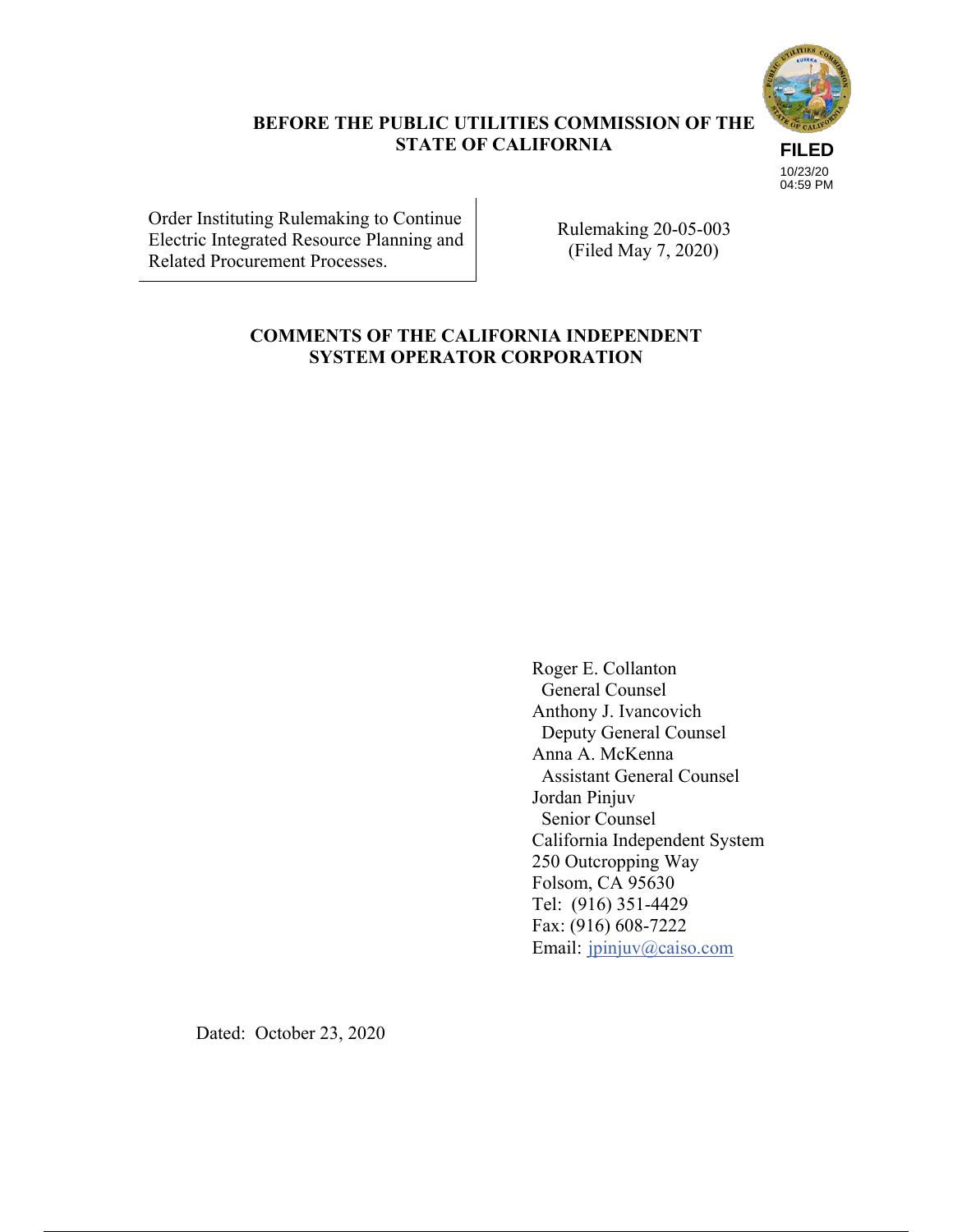## **Table of Contents**

| $\Pi$ .        |                                                                            |
|----------------|----------------------------------------------------------------------------|
| A.             | The Commission Must Ensure that LSEs Procure Resources to Meet 2026 System |
| <b>B.</b>      | The RSP and the 38 MMT Portfolio Likely Understate 2026 Resource Needs3    |
| $\mathbf{C}$ . |                                                                            |
| D.             | Improvements to Reliability-Based Modeling Are Necessary to Validate       |
|                |                                                                            |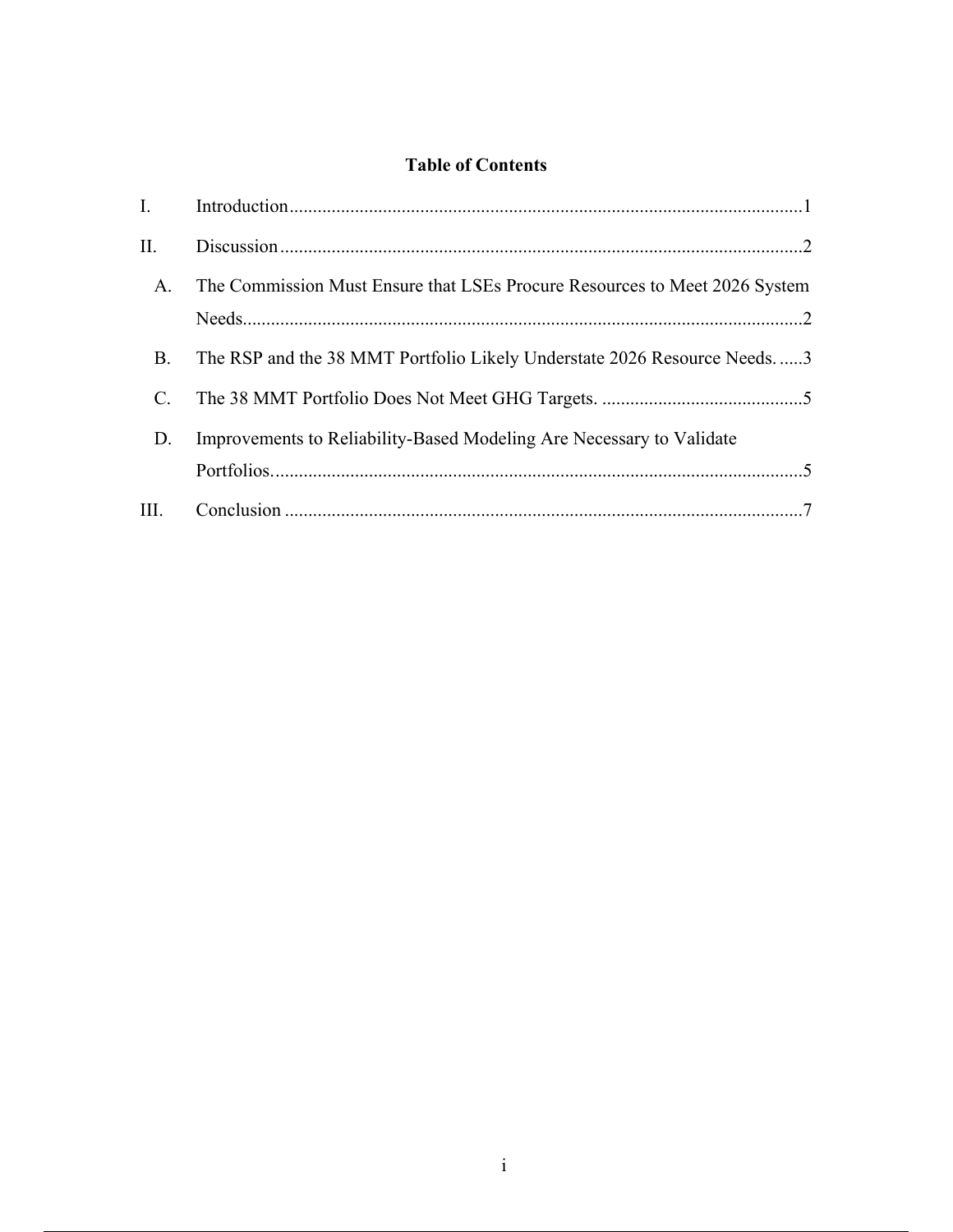### **BEFORE THE PUBLIC UTILITIES COMMISSION OF THE STATE OF CALIFORNIA**

Order Instituting Rulemaking to Continue Electric Integrated Resource Planning and Related Procurement Processes

Rulemaking 20-05-003 (Filed May 7, 2020)

### **COMMENTS OF THE CALIFORNIA INDEPENDENT SYSTEM OPERATOR CORPORATION**

#### **I. Introduction**

Pursuant to Administrative Law Judge Fitch's October 9, 2020 email ruling inviting initial comments on individual integrated resource plan (IRP) filings, the CAISO submits these comments. The CAISO's comments primarily focus on load serving entities' (LSEs') narratives in Section III.a, regarding the conforming portfolios, and Section IV.e, regarding the portfolios' ability to address retirement of the Diablo Canyon Power Plant (Diablo Canyon). To support these comments, the CAISO provides detailed modeling results from its production cost modeling assessment of the Commission's 38 million metric ton (MMT) greenhouse gas target portfolio, one of the portfolios the Commission provided to LSEs as guidance for developing the individual  $IRPs<sup>1</sup>$ . The CAISO provides this analysis for the Commission to consider as it reviews the individual IRPs for aggregation and consideration of the Preferred System Portfolio.

Based on the CAISO's reliability analysis of the 38 MMT Portfolio and comparison to the 46 MMT RSP, the CAISO continues to recommend that the Commission expedite procurement to replace the energy and capacity currently provided by Diablo Canyon as well as ensure progress is made on the boarder portfolio. The CAISO's modeling results shows that incremental resource needs may be much greater than originally anticipated and that the system hits a critical inflection point after Diablo Canyon retires. Under the 38 MMT Portfolio, the CAISO's modeling analysis found a significant resource deficiency—3,493 MW in effective capacity—in 2026. The Commission should coordinate expedited procurement with any contracted for new resources included in the individual LSE IRPs but not delay procurement to wait for planned but unexecuted procurement referenced in

<sup>&</sup>lt;sup>1</sup> Decision (D.) 20-03-028, p. 104. In these comments, the CAISO refers to this as the 38 MMT Portfolio.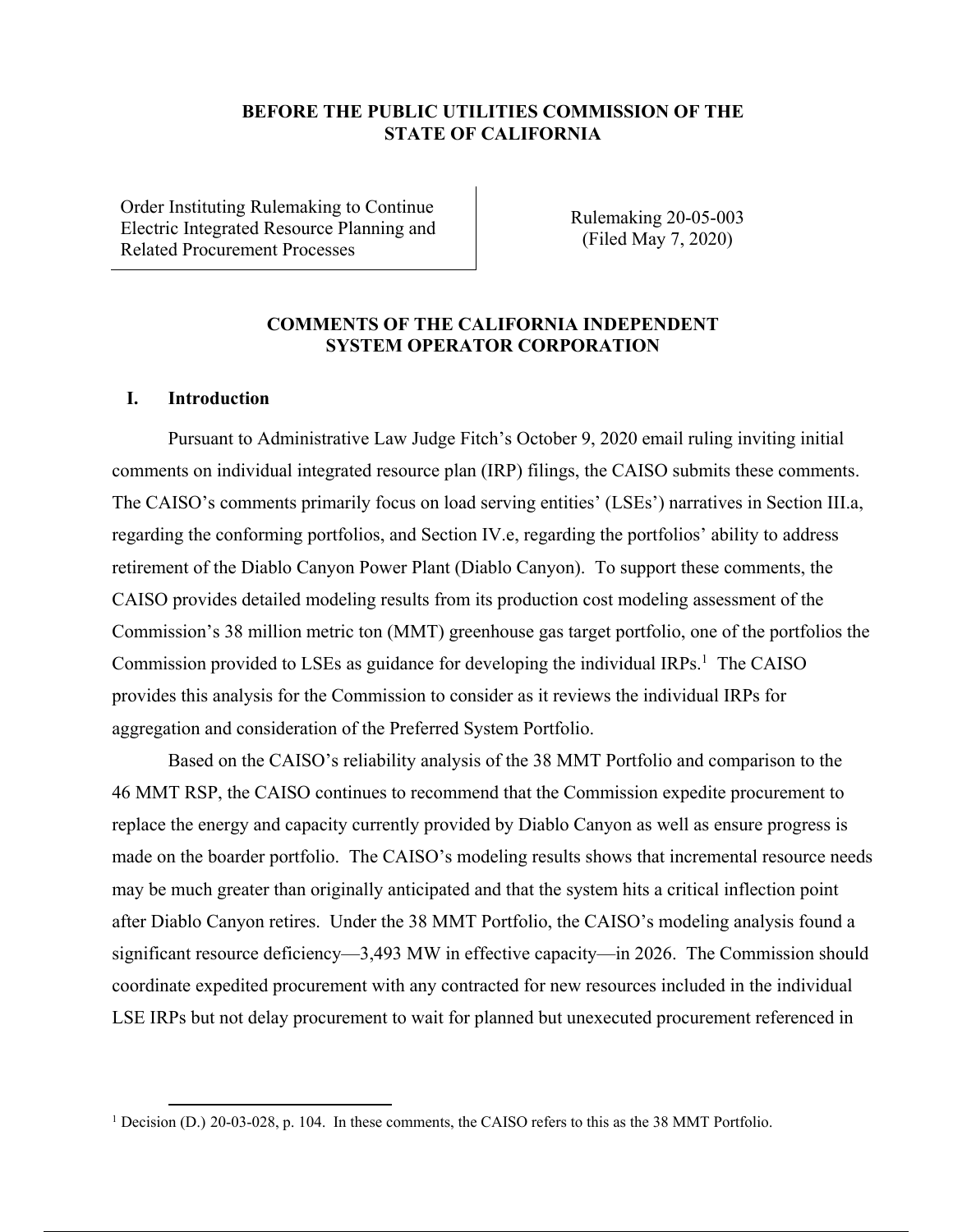the individual LSE IRPs. The Commission must ensure there are sufficient and diverse resources to meet this post-Diablo Canyon retirement need and reliably decarbonize the grid.

In addition, the CAISO provides comments regarding the need to improve modeling efforts to identify reliability needs, the benefits of resource diversity, and improve resource planning.

The CAISO will make its PLEXOS production cost models available to the public by request.

### **II. Discussion**

### **A. The Commission Must Ensure that LSEs Procure Resources to Meet 2026 System Needs.**

As the CAISO stated in previous comments in this proceeding, the Commission must prioritize authorizing procurement to replace the Diablo Canyon Power Plant (Diablo Canyon), which is scheduled to fully retire before the end of  $2025$ .<sup>2</sup> The individual IRPs filed in this proceeding provide the Commission the opportunity to assess the extent to which LSEs have made progress toward meeting the near-term procurement needs caused by the Diablo Canyon retirement. The Commission's 46 MMT Reference System Portfolio (RSP) and 38 MMT Portfolio—which provided guidance for the individual LSE IRPs—demonstrate the need for significant new resource additions between 2024 and 2026. By 2026, the 46 MMT RSP includes 2,737 MW of new wind generation, 8,000 MW of new solar generation, 6,127 MW of new battery storage, 973 MW of new long-duration pumped storage, and 222 MW of new shed demand response.<sup>3</sup> At the same time, the 46 MMT RSP provides for no new natural gas generation retirement<sup>4</sup> by 2026 and only 30 MW of natural gas generation retirement by 2030. The 38 MMT by 2030 Portfolio indicates the need for even higher levels of total procurement with additional wind, solar, battery storage, and long-duration pumped storage by 2026 with no additional natural gas retirements in that timeframe.<sup>5</sup>

In reviewing the individual IRPs, the Commission should ensure LSEs are not only planning to procure for 2026, but are also actually *contracting* for the incremental resources necessary to maintain reliability. As the CAISO details below, it is likely LSEs will need to procure resources in excess of the RSP and the 38 MMT Portfolio to maintain reliability and meet state greenhouse gas reduction goals. As a result, it is imperative LSEs begin contracting for the necessary new resources

<sup>&</sup>lt;sup>2</sup> See CAISO's July 15, 2020 comments on the preliminary scoping memo (http://www.caiso.com/Documents/Jun15-2020-Comments-PreliminaryScopingMemo-IntegratedResourcePlanning-R20-05-003.pdf) and July 24, 2020 prehearing comments (http://www.caiso.com/Documents/Jul24-2020-ReplyComments-Proposed3YearSchedule-Comments-PrehearingConference-IntegratedResourcePlanning-R20-05-003.pdf).

D.20-03-028, p 41, Table 5.

<sup>&</sup>lt;sup>4</sup> Outside of once-through-cooling units already scheduled to retire.

<sup>5</sup> D. 20-03-028, p. 46, Table 8.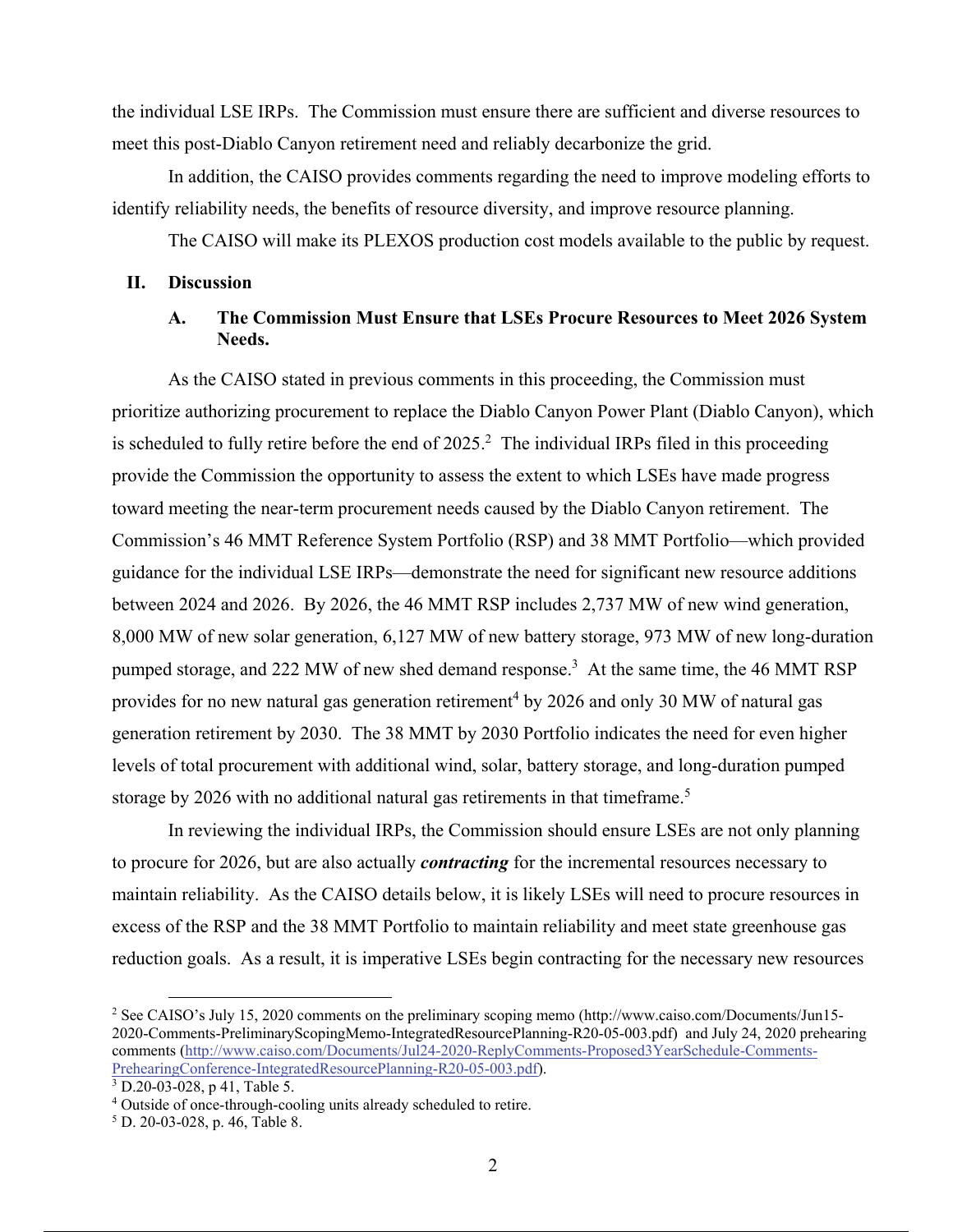immediately with a focus on supply diversity. The Commission should develop a reporting and tracking mechanism to transparently show the progress of such contracting.

## **B. The RSP and the 38 MMT Portfolio Likely Understate 2026 Resource Needs.**

Although the RSP and the 38 MMT Portfolio include significant incremental resource additions by 2026, the CAISO's production cost modeling analysis shows they likely underestimate the total quantity of new resources needed to maintain reliability.

Decision (D.) 20-03-028, explained that "Commission staff have not conducted and parties have not vetted a complete reliability assessment of a 38 MMT portfolio."<sup>6</sup> To fill this gap, the CAISO conducted production cost modeling of the 38 MMT Portfolio and includes the results in Attachment A to this filing. To conform to Commission filing requirements for the individual IRPs, the CAISO used the California Energy Commission's (CEC's) 2019 Integrated Energy Policy Report (IEPR) demand forecast, rather than the 2018 IEPR Update used to develop the original portfolios.<sup>7</sup> As in prior processes, the CAISO relied on the PLEXOS model rather than SERVM for the analysis.

The CAISO's study results show the 38 MMT Portfolio is not reliable in that it does not meet the target loss of load expectation (LOLE) in 2026 or 2030. The CAISO production cost modeling found a 0.890 LOLE in 2026, well in excess of the 0.1, or one day in ten-year LOLE target. The 0.890 LOLE equates to a 3,493 MW shortfall in effective capacity in 2026. Effective capacity is the energy-backed capacity that is available when needed to avoid a loss of load event.<sup>8</sup> For 2030, the CAISO's analysis shows a 0.268 LOLE, which is equivalent to a 1,383 MW shortfall in effective capacity. These results show that system resource needs hit a critical inflection point after Diablo Canyon retirement and the lower 2030 LOLE is likely attributable to the addition of new resources in the RESOLVE model between 2026 and 2030.

The high LOLE found in the CAISO's modeling of the 38 MMT Portfolio raises questions about the Energy Division staff's reliability results under the RSP. In D.20-03-028, the 46 MMT RSP was found to result in a 0.113 LOLE in 2026 and 0.108 LOLE in 2030, slightly in excess of the 0.1 LOLE standard.<sup>9</sup> However, the CAISO notes the 38 MMT Portfolio contains more incremental resource additions than the RSP in terms of both capacity and energy. Specifically, the 38 MMT

 $6$  D.20-03-028, p. 31.

<sup>7</sup> *Filing Requirements Overview*, June 15, 2020. available at: ftp://ftp.cpuc.ca.gov/energy/modeling/Filing\_Requirements\_Overview.pdf 8

<sup>&</sup>lt;sup>8</sup> Installed capacity may be higher depending on the ability of the resource to address the shortfall.

<sup>&</sup>lt;sup>9</sup> D.20-03-028, p. 44, Table 7: Key Metrics for New 2019-2020 RSP.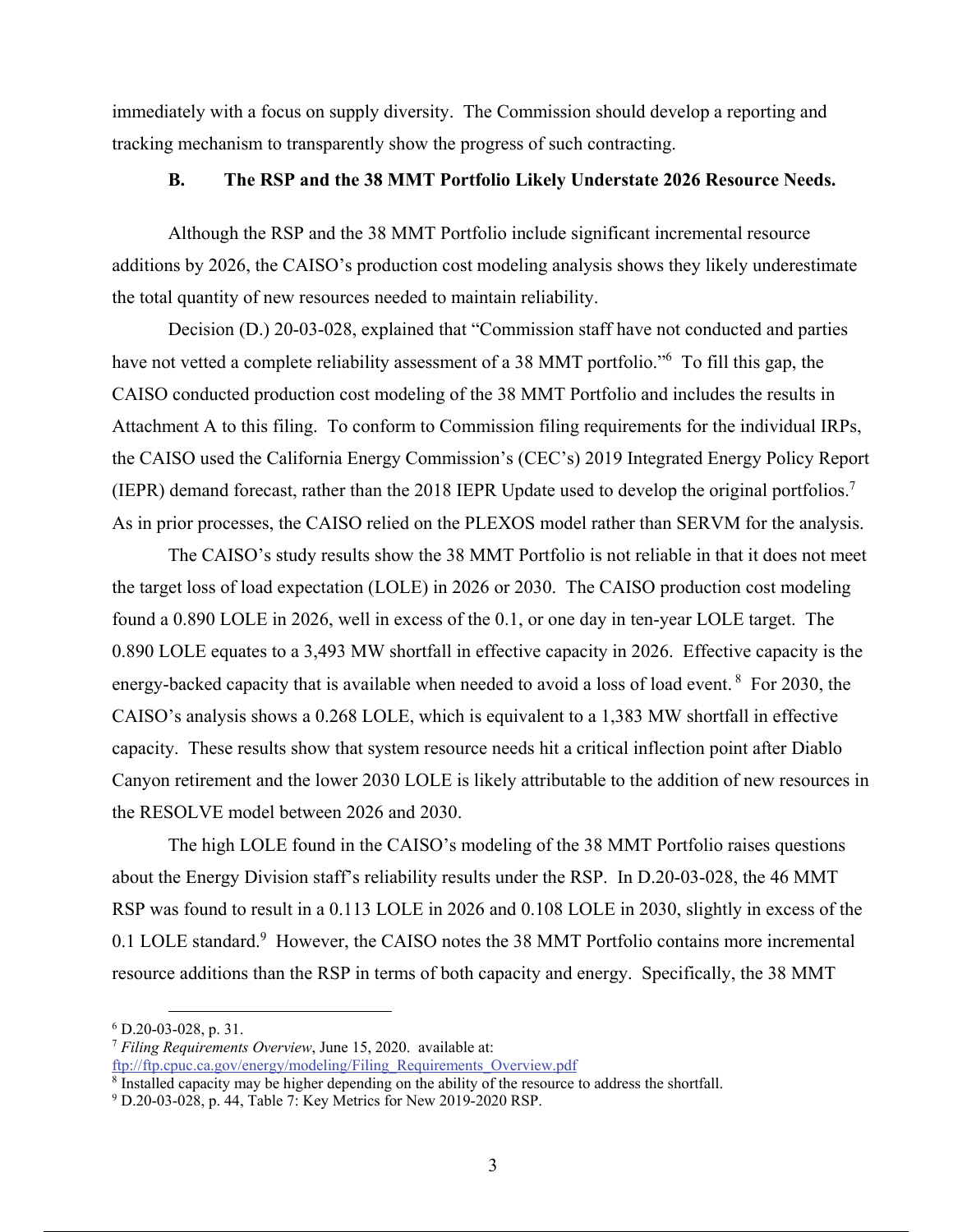Portfolio added a net 10,411 MW<sup>10</sup> of installed capacity between 2026 and 2030 compared with only 6,439 MW under the 46 MMT RSP. The 38 MMT Portfolio also includes more incremental renewable resources but slightly less storage capacity in 2026 and 2030 than the 46 MMT RSP, as shown in Figure 1 below.



Figure 1: Comparison of Incremental Capacity by Portfolio

Load forecasts, on the other hand, only increased by 401 MW in 2026 and 1,046 MW in 2030 between the 2018 IEPR Update and the 2019 IEPR, as shown in Figure 2.





As a result, the CAISO expects that its production cost modeling would show comparable or an even greater LOLE for the RSP compared to the 38 MMT Portfolio. Energy Division staff's SERVM production cost modeling did not show significant resource deficiencies in 2026 or 2030

<sup>&</sup>lt;sup>10</sup> Net of gas retirements but does not include 327 MW of customer side batteries, which brings the total to 10,738 MW.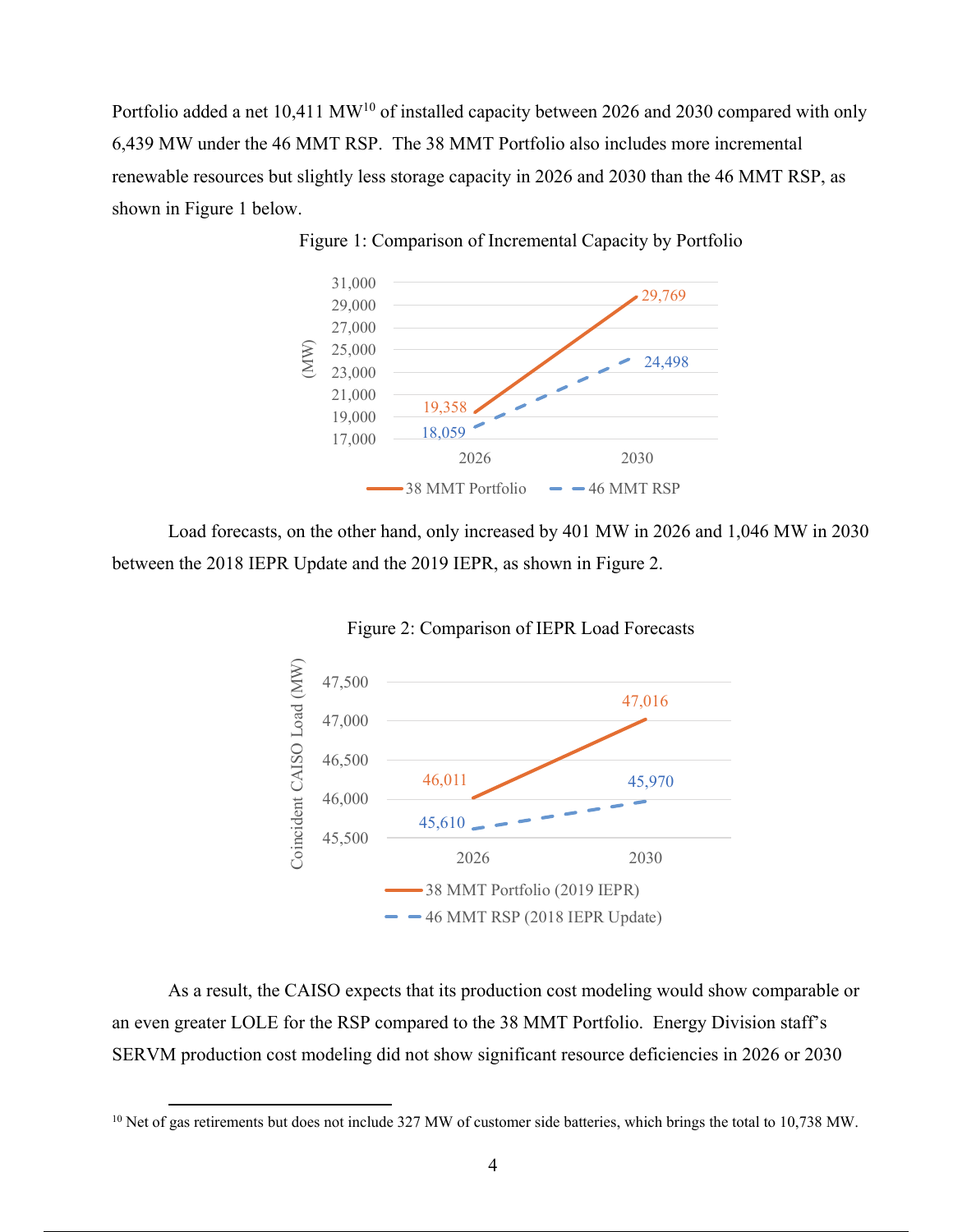with the RSP. Without further extensive benchmarking, it is difficult to precisely account for why the SERVM results differ markedly from the CAISO's production cost modeling, but the 401 MW increase in the 2026 demand forecast does not fully explain the divergence in LOLEs.

The CAISO's production cost modeling results show the period after the Diablo Canyon retirement will be a critical point for system reliability. The Commission should plan accordingly and authorize procurement now to meet the identified needs.

#### **C. The 38 MMT Portfolio Does Not Meet GHG Targets.**

In addition to the reliability issues identified, the CAISO's analysis also shows the 38 MMT Portfolio produced 41.2 MMT of CO2 emissions in California, or 3.2 MMT in excess of the 2030 38 MMT target. This means additional and/or different resources will be necessary to meet GHG emissions targets under that portfolio. The CAISO's analysis also shows that given the portfolio and load levels studied, there is no "excess" or oversupplied renewables to charge storage resources. The model results show an increase in thermal generation, and thus CO2 emissions, to ensure battery storage resources are charged to meet the net demand (after sunset) evening ramp.

# **D. Improvements to Reliability-Based Modeling Are Necessary to Validate Portfolios.**

The CAISO's modeling analysis indicates there are significant issues with both the RESOLVE capacity expansion and SERVM production cost modeling used to develop the RSP and 38 MMT Portfolio. The modeling issues produce portfolios that fail to meet reliability needs and GHG reduction goals and fail to produce diversified portfolios. The CAISO discusses these modeling issues in more detail below.

 The CAISO's assessment of the 38 MMT Portfolio found a significant capacity shortfall in 2026. This indicates the RESOLVE model did not correctly identify system capacity needs and select sufficient resources to ensure system reliability. In addition, the Commission did not conduct and there was insufficient time for modeling parties to conduct production cost modeling to verify the reliability of the 38 MMT Portfolio prior to providing it as guidance for the individual LSE IRPs. As a general rule the Commission should ensure all portfolios, at minimum, successfully meet a 0.1 LOLE criteria using industry-standard production cost models. Specifically for the RSP and 38 MMT Portfolio, the Commission should evaluate the individual LSE IRPs to ensure collectively there are sufficient resources to cover load growth and replace Diablo Canyon.

Regarding GHG reduction goals, the CAISO's modeling shows RESOLVE understates GHG emissions in the 38 MMT portfolio. Going forward, the Commission should rely on production cost

5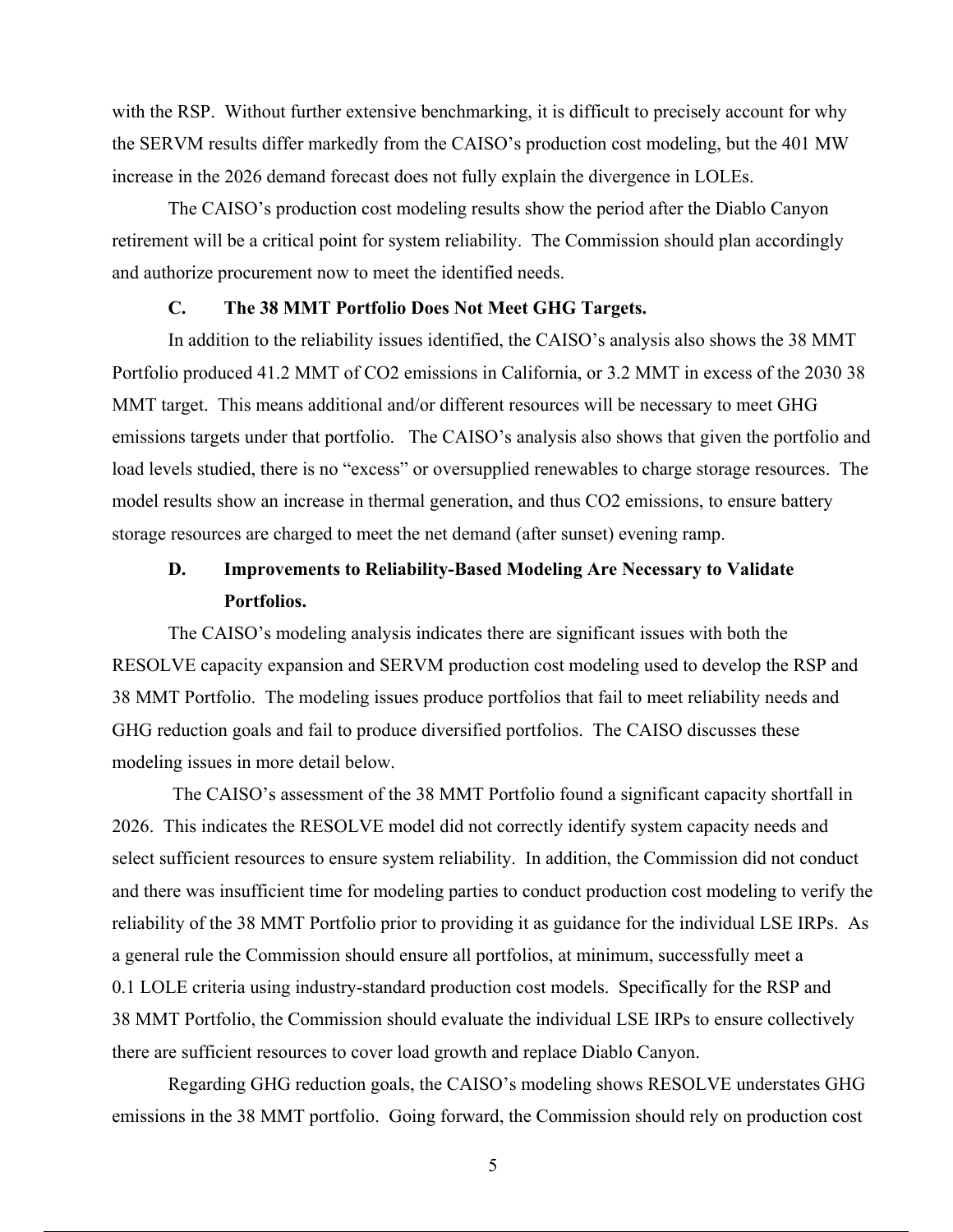modeling to validate expected GHG emissions produced in the capacity expansion modeling. The capacity expansion modeling is limited in terms of its study period and its modeling capabilities. Both the CAISO and Energy Division staff production cost modeling demonstrate that expected GHG emissions exceed the targets established in the capacity expansion modeling.

Finally, the simplified RESOLVE capacity expansion model cannot capture the full costs and benefits a particular portfolio will bring to the system. The "least-cost" portfolio, which is based on the input cost parameters in the capacity expansion model, is not necessarily the optimal portfolio from a reliability or prudent resource planning perspective.

Instead, the CAISO recommends the Commission use the RESOLVE capacity expansion model only as a starting tool to create initial portfolios. The Commission should then develop alternative portfolios based on policy guidance as validated by production cost modeling by simulating different sensitivity cases based on the initial portfolio. For example, the least cost constraint in RESOLVE does not seem to reflect the value of diversity upfront. In fact, the RESOLVE model tends to diversify only in later years after less expensive resources have been "exhausted" in earlier years. This approach leads to a less diversified portfolio in the near-term that may be suboptimal to address grid needs. As the CAISO's attached report details, there are numerous system conditions that RESOLVE does not assess—such as ramping needs and multi-day cloud cover events—that would benefit from a more diverse set of resources.<sup>11</sup> As a policy matter, the Commission should seek to "pull in" a greater diversity of resources from later years to mitigate the risks of over-reliance on one or two resource types and to appropriately plan for more complex resource build-outs earlier.

Further, given the potentially large build-out that is needed over the next few years, the Commission should reconsider its limitation on imports that count as incremental capacity to only those imports that are dynamically transferred or pseudo-tied to the CAISO system.<sup>12</sup> Incremental imports could help meet short-term resource needs while resources are planned and constructed to address the 2026 shortfall identified in the CAISO's analysis. Concerns about the lack of resource specificity and potential speculative imports can be addressed via CAISO's proposal submitted to the resource adequacy proceeding.<sup>13</sup>

 $11$  See Attachment A, pp. 15-17.

<sup>12</sup> D.19-11-016, pp. 31-32.

<sup>&</sup>lt;sup>13</sup> The CAISO's proposal seeks to transition to a resource adequacy import framework that requires resource-specific capacity dedicated solely to California and secured in advance using high priority transmission service to ensure secured